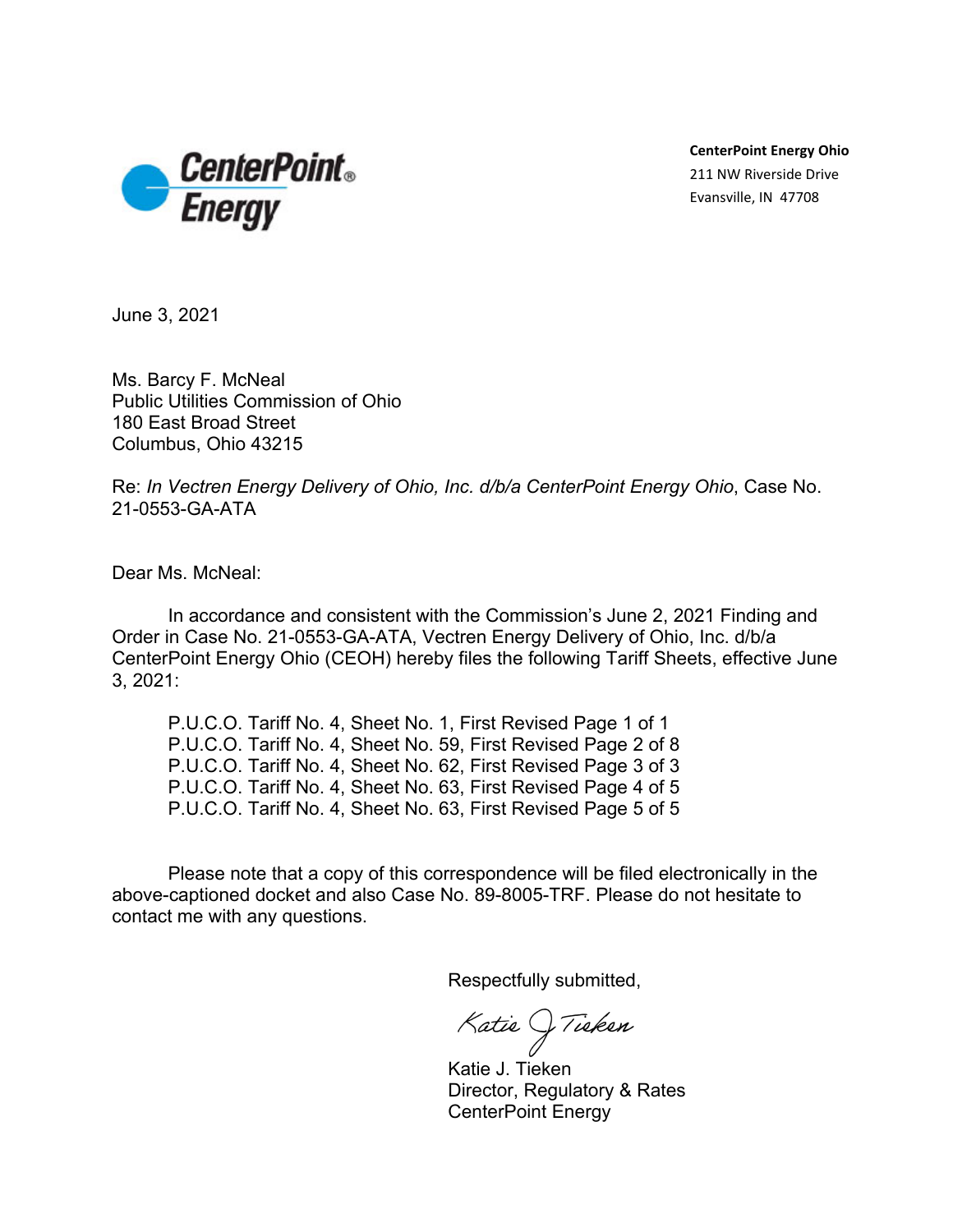Sheet No. 1 First Revised Page 1 of 1 Cancels Original Page 1 of 1

## **VECTREN ENERGY DELIVERY OF OHIO, INC.**

# **D/B/A CENTERPOINT ENERGY OHIO**

# **TARIFF FOR GAS SERVICE**

# **P.U.C.O. No. 4**

Communications concerning this tariff may be addressed to: Mail: Rates and Regulatory Department CenterPoint Energy Ohio 211 NW Riverside Drive Evansville, IN 47708 Telephone: 800-227-1376 E-mail: CustomerCareEVV@CenterPointEnergy.com

Filed pursuant to the Finding and Order dated June 2, 2021 in Case No. 21-553-GA-ATA of The Public Utilities Commission of Ohio.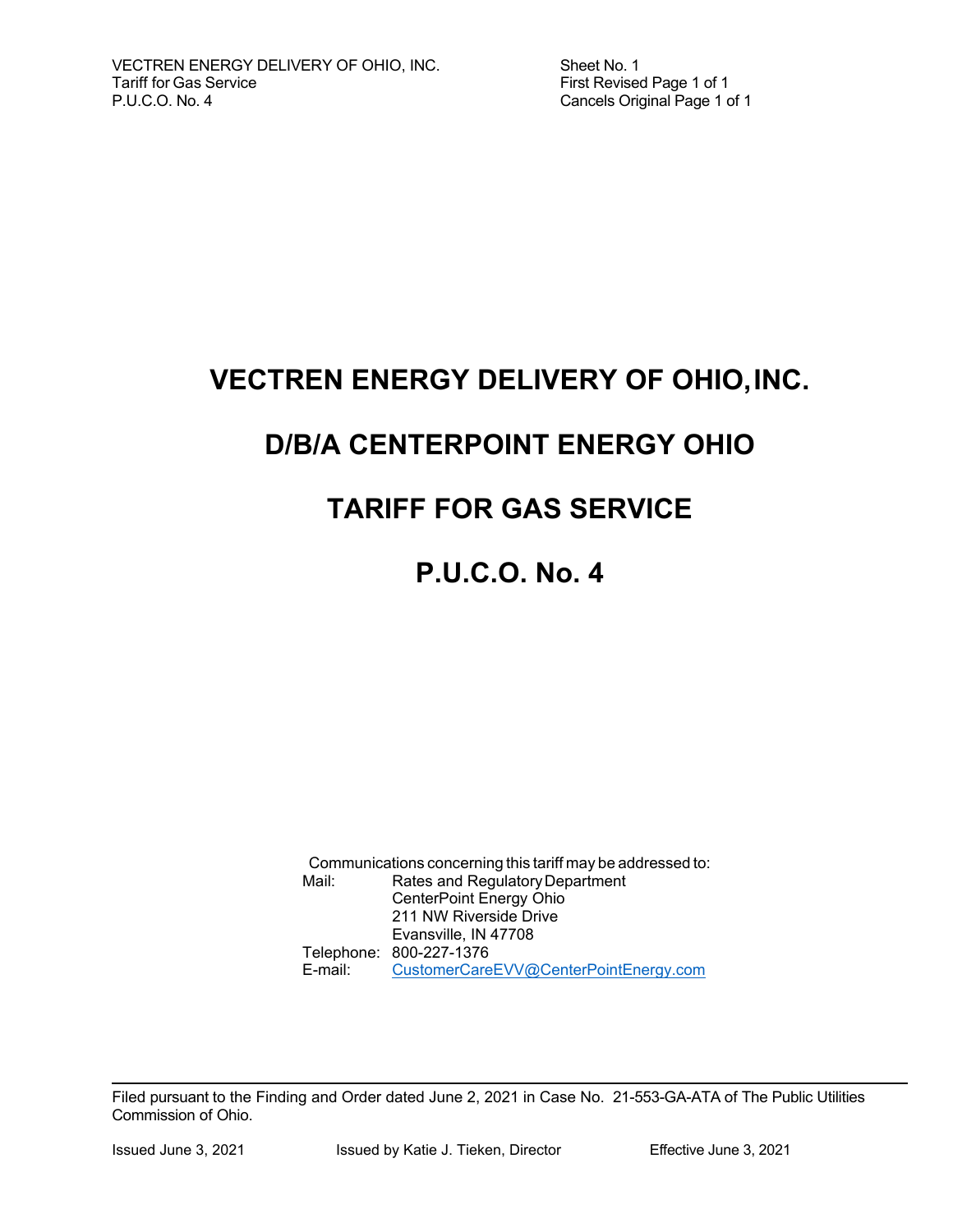Sheet No. 59 First Revised Page 2 of 8 Cancels Original Page 2 of 8

## **GENERAL TERMS AND CONDITIONS APPLICABLE TO GAS SERVICE**

#### **DEFINITIONS** (Continued)

- **Choice Supplier's Designee** Person or legal entity with whom Choice Supplier has entered into agreement to provide natural gas supply sufficient to satisfy Choice Supplier's obligations under Company's Choice Program, and who shall take release of Choice Supplier's allocation of pipeline transportation and storage capacity.
- **Choice Supplier Pooling Agreement or Agreement** An agreement between Company and Choice Supplier that defines the mutual responsibilities and obligations of those parties relative to services provided under Rate 385-Choice Supplier Pooling Service.
- **Columbia** Columbia Gas Transmission, LLC or its successor in interest
- **Columbia Appalachia Index** First of the Month "Columbia Gas Transmission Corp, Appalachia" as reported by Inside FERC Gas Market Report in the table "Prices of Spot Gas Deliveries to Pipelines".
- **Commercial Customer** Any Customer primarily engaged in wholesale or retail trade and services (including central heating and air conditioning facilities of apartment complexes), any local, state and federal governmental agency, and any Customer not covered by another classification. When Gas Service is supplied through one (1) meter to an apartment house or multiple dwelling, the service shall be classified as Commercial, in which case the applicable Non-Residential Rate Schedule shall apply.
- **Commission** The Public Utilities Commission of Ohio, or PUCO.
- **Commission's Regulations** The OAC applicable to services provided to customers of natural gas companies regulated by the Commission.
- **Company** Vectren Energy Delivery of Ohio, Inc., D/B/A CenterPoint Energy Ohio.
- **Company's General Terms and Conditions** General Terms and Conditions Applicable to Gas Service, as amended from time to time, and as approved by the Commission as part of this Tariff for Gas Service.
- **Comparable Firm Capacity Requirement** The requirement that SCO and Choice Suppliers secure firm interstate pipeline capacity with a primary delivery point of Company's city gates, along with firm supplies to meet 100% of SCO and Choice Supplier's Pool's Peak Design Day Demand for the applicable month, less a percentage, if any, during the Peak Season reflecting the Pool's entitlement to Company's Peaking Supplies.
- **Curtailment** The limitation of the Gas Service available to Customer pursuant to Company's Curtailment **Procedures**
- **Curtailment Period** The period of time, as specified by Company, during which Gas Service is subject to **Curtailment**
- **Curtailment Procedures** Company's written plan for curtailing Gas Service to Customers, as filed with the Commission.

Filed pursuant to the Finding and Order dated June 2, 2021 in Case No. 21-553-GA- ATA of The Public Utilities Commission of Ohio.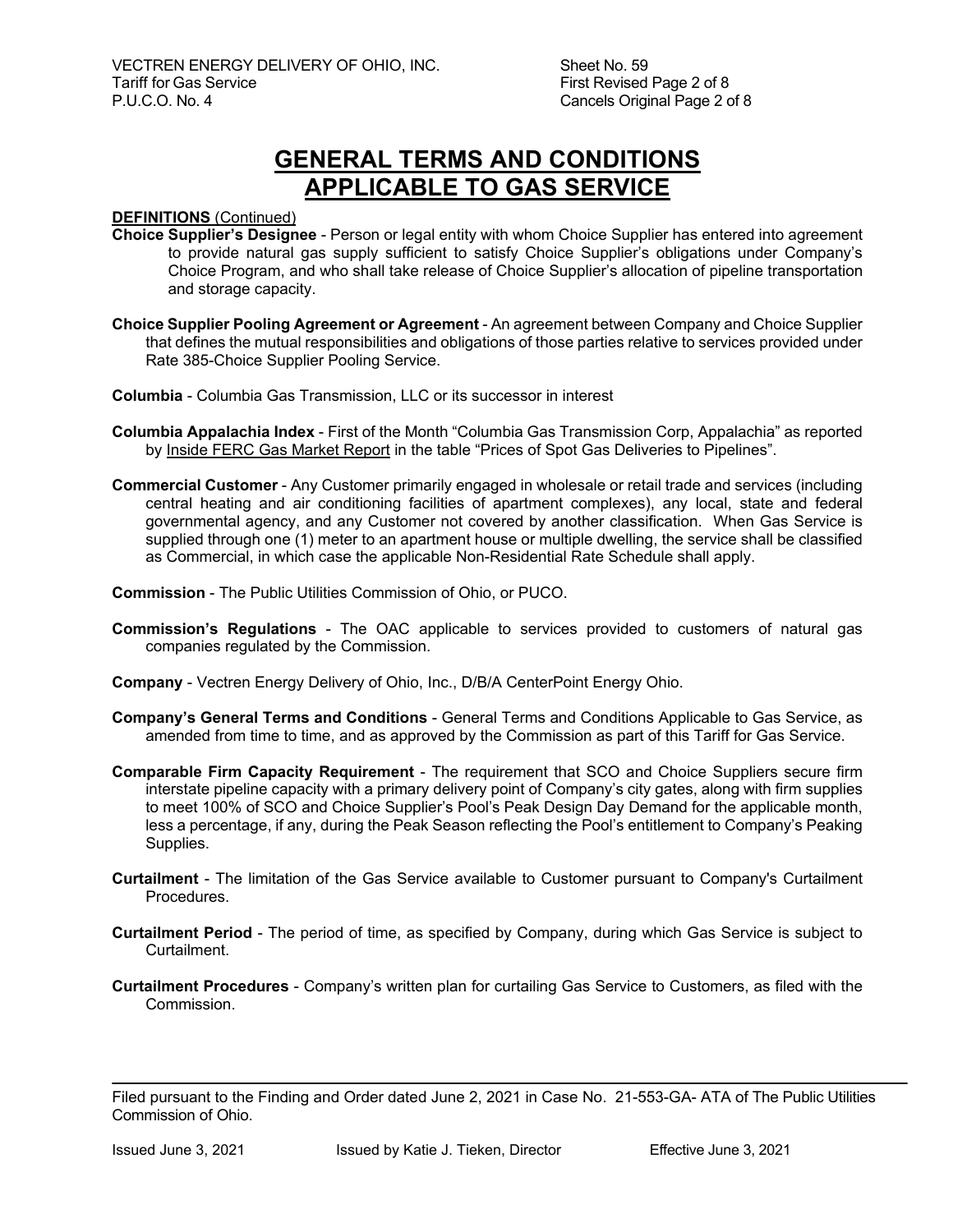## **GENERAL TERMS AND CONDITIONS APPLICABLE TO GAS SERVICE**

#### **3. BILLING AND PAYMENT FOR GAS SERVICE** (Continued)

#### **B.** Billing and Meter Reading (Continued)

#### **6. Choice of Rate Schedule**

Copies of all Rate Schedules are available at Company's business offices and are open to public inspection during business hours, and are also available on Company's website at www.CenterPointEnergy.com. Where Customer meets the requirements of more than one (1) Rate Schedule, Customer shall select the Rate Schedule upon which their application or contract for service shall be based. Company, at the request of Customer, will make a reasonable effort to determine the most favorable rate for any Customer who qualifies for more than one (1) Rate Schedule. Company's policies concerning disclosure of rates shall conform to Section 4901:1-1-03, OAC.

#### **7. Meter Readings Not To Be Combined**

Where Gas Service is supplied to Customer and is delivered and metered through two (2) or more separate delivery and metering facilities, the individual meter readings will not be combined for billing purposes, except as may be otherwise provided by the terms of a Rate Schedule or other written agreement.

#### **8. Termination of Service at Customer's Request**

Unless there is a provision to the contrary in the service contract or applicable Rate Schedule, any Customer who wishes to discontinue Gas Service because he is vacating the Premises, or for any other reason, shall notify Company at least 72 hours prior to the date of the requested service termination. Customer shall be responsible for all Gas Service supplied to the Premises until Company discontinues Gas Service. At the time Gas Service is discontinued by Company, Company shall read Customer's meter if requested by Customer or if the meter has not been read in the preceding 70 days. If a meter reading is not requested or required, Company shall estimate usage or allow Customer to provide a final meter read, subject to Company's review for reasonableness. As soon as practicable thereafter, Company shall prepare and issue a final Bill for all Gas Service supplied to the Premises. If access is required to disconnect service or to obtain an actual meter reading, Company shall inform Customer of the need to provide Company personnel with access to the meter.

#### **C. Payment**

Payment of the total amount due must be received by Company or an authorized agent by the due date shown on the Bill. If any Non-Residential Customer supplied with gas neglects or refuses to pay the total amount due on or prior to the due date, Company, after five (5) days' notice, may stop the gas from entering the Premises supplied. Delinquent Residential Customers, including those who are master-metered, are subject to disconnections as explained in Chapter 4901:1-18 OAC.

Company will charge and collect, in advance, the Reconnection Charge contained on Sheet No. 30, after Gas Service has been discontinued because of nonpayment of Bill when due.

Filed pursuant to the Finding and Order dated June 2, 2021 in Case No. 21-553-GA-ATA of The Public Utilities Commission of Ohio.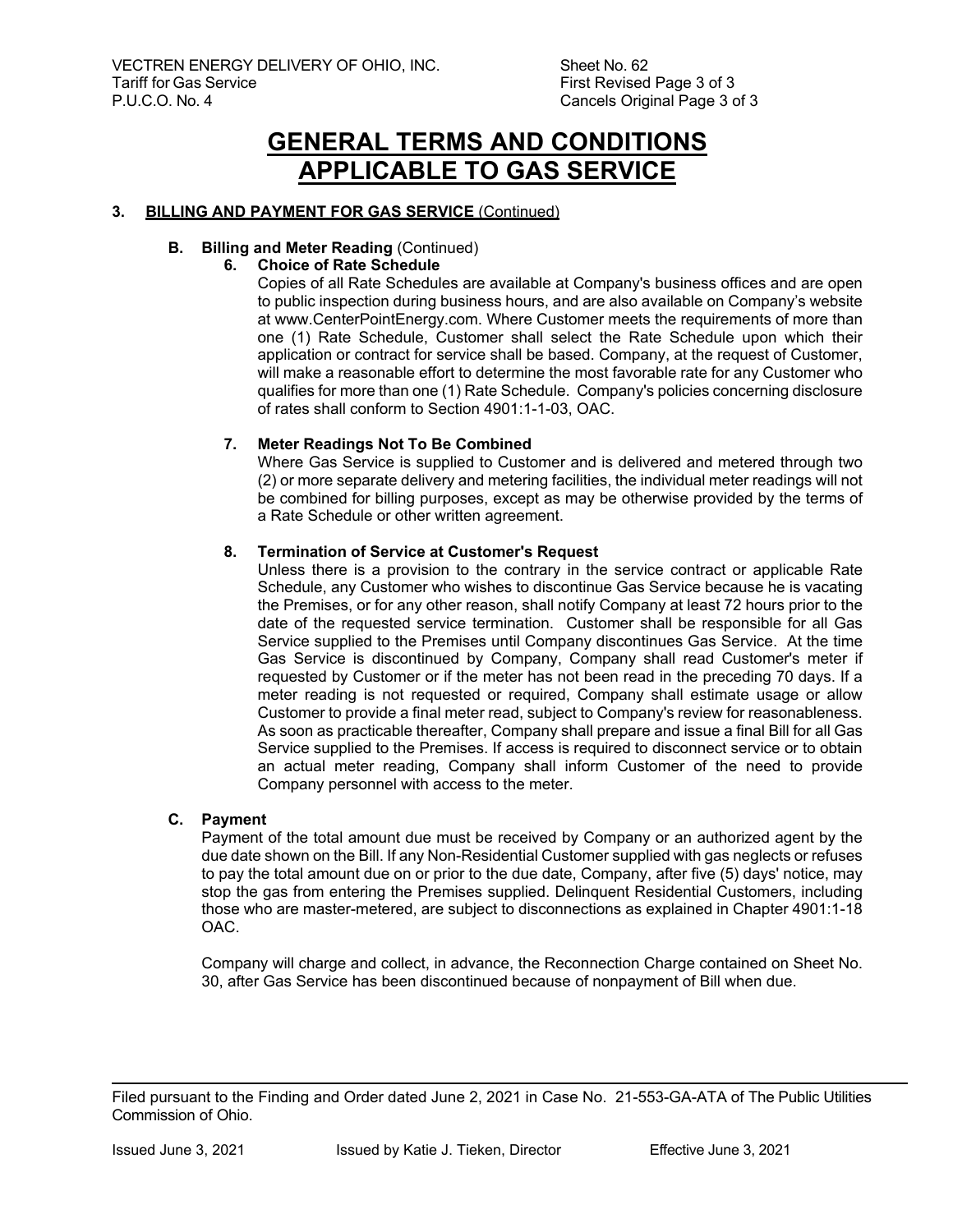## **GENERAL TERMS AND CONDITIONS APPLICABLE TO GAS SERVICE**

#### **4. DISCONNECTION-RECONNECTION OF SERVICE** (Continued)

- 1. To make necessary or desirable repairs, alterations or extensions; provided Company will provide prior notice if the work is expected to exceed six (6) hours.
- 2. For Residential Customer delinquency as defined in paragraph 4.E. of this Section or, for Non-Residential Customers, for non-payment of Bills when due, provided Company provides prior written notice to Customer.
- 3. For any violation of or refusal to comply with the contract. Company's General Terms and Conditions, or other terms and conditions under this Tariff that may apply at any time to Customer's Gas Service.
- 4. During Curtailment Periods.
- 5. When such Gas Service is in conflict or incompatible with any order, rule, or regulation of the Commission or other state or federal agency; ordinances or resolutions of any municipality; or the laws of the State of Ohio, any political subdivision thereof, or of the federal government.
- 6. When Customer has moved from the Premises.
- 7. In the event Customer uses gas in a manner detrimental to the Gas Service to Customer or other Customers.
- 8. For refusal of access to Premises.
- 9. For theft or fraudulent use of gas.
- 10. For good cause shown.

The reasons set forth above shall be in addition to the specific reasons contained elsewhere in Company's General Terms and Conditions.

#### **D. Disconnection-Reconnection of Service at Customer's Request**

When a Customer has previously requested that Gas Service be disconnected and desires to be reconnected at the same address, Company will charge and Customer will pay the Reconnection Charge contained on Sheet No. 30. Company shall inform Customer at the time of the request that the Reconnection Charge will be applicable. The After-Hours Charge contained on Sheet No. 30 will be assessed to Customer if such reconnection is performed after Company's normal business hours at Customer's request. Company will inform Customer at the time of the request if the After-Hours Charge will apply. The After-Hours Charge will not be applicable to Residential Customers who pay and notify Company before 12:30 p.m. to reconnect service previously disconnected for non-payment.

#### **E. Rules, Regulations, and Practices Governing the Disconnection of Gas Service to Residential Customers**

All disconnection and reconnection of service, payment plans, and security deposits involving Residential Customers shall be governed by the rules, regulations, and practices as set forth in Chapters 4901:1-13, 4901:1-17 and 4901:1-18 of the OAC, except for as provided in Sheet No. 12, page 2 of 2 and Sheet No. 15, page 2 of 3, as each is from time to time amended and which are incorporated by reference into Company's General Terms and Conditions.

Company shall make available for public inspection Chapters 4901:1-13, 4901:1-17 and 4901:1- 18 of the OAC, as the same may change from time to time, in each of Company's offices where it is required to have copies of its Tariff for Gas Service available to the public in addition to Company's website at www.CenterPointEnergy.com.

Filed pursuant to the Finding and Order dated June 2, 2021 in Case No. 21-553-GA-ATA of The Public Utilities Commission of Ohio.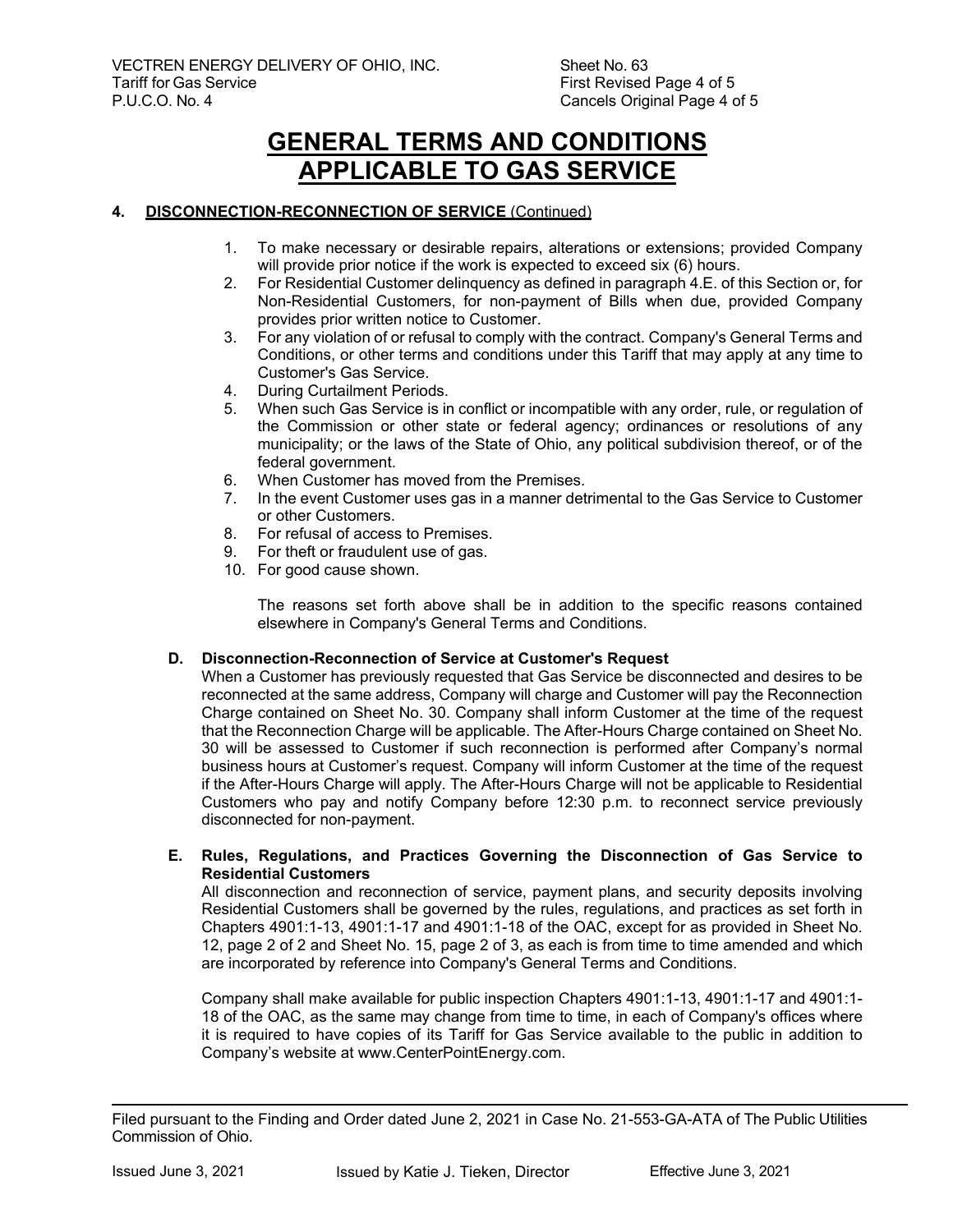## **GENERAL TERMS AND CONDITIONS APPLICABLE TO GAS SERVICE**

#### **4. DISCONNECTION-RECONNECTION OF SERVICE** (Continued)

#### **F. Rules, Regulations, and Practices Governing the Disconnection of Gas Service to Small Commercial Customers**

All disconnection and reconnection of service, payment plans, and security deposits involving Small Commercial Customers shall be governed by the rules, regulations, and practices as set forth in Chapters 4901:1-13, 4901:1-17 and 4901:1-18 of the OAC, except for as provided in Sheet No. 12, page 2 of 2 and Sheet No. 15, page 2 of 3, as each is from time to time amended and which are incorporated by reference into Company's General Terms and Conditions.

Company shall make available for public inspection Chapters 4901:1-13, 4901:1-17 and 4901:1- 18 of the OAC, as the same may change from time to time, in each of Company's offices where it is required to have copies of its Tariff for Gas Service available to the public in addition to Company's website at www.CenterPointEnergy.com.

Filed pursuant to the Finding and Order dated June 2, 2021 in Case No. 21-553-GA-ATA of The Public Utilities Commission of Ohio.